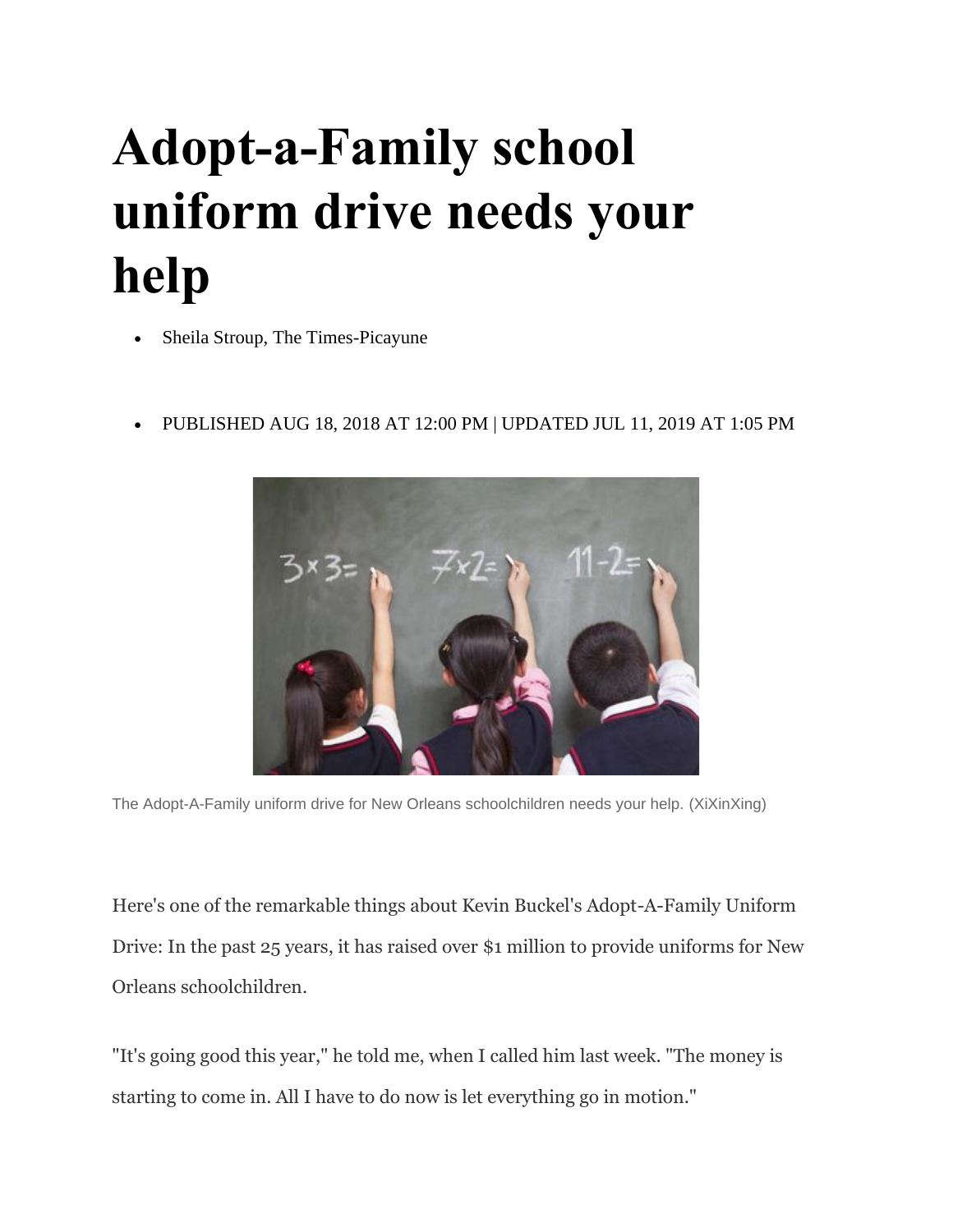What gets him started at the beginning of every August is the loyal donors who give year after year. What helps him expand the drive is finding new donors so he can reach more schools and more students in need.

"I'm starting to get requests from the various schools now," he told me. "Every year, there seem to be more."2017 was one of the most successful drives. It raised around \$50,000."We were able to help 1,005 students," he said.

Buckel's drive grew out of the Adopt-A-Family program he started in 1992 to match New Orleans families in crisis with families and organizations with a desire to help.

At that time, Orleans Parish public schools had started requiring uniforms, and struggling parents kept telling him that what they needed most was uniforms for their children.

So he came up with a simple plan that still works today:

Caring people send contributions in any amount for uniforms, and school counselors and social workers identify the students most in need. They use \$50 vouchers -- enough for two new shirts and two skirts or pairs of pants -- for each student.

Everyone who donates gets a receipt for the uniform purchase, a copy of the annual audit, and a personal hand-written thank-you note from a grateful student.

"I've always believed those notes are the reason people keep wanting to give," Buckel said.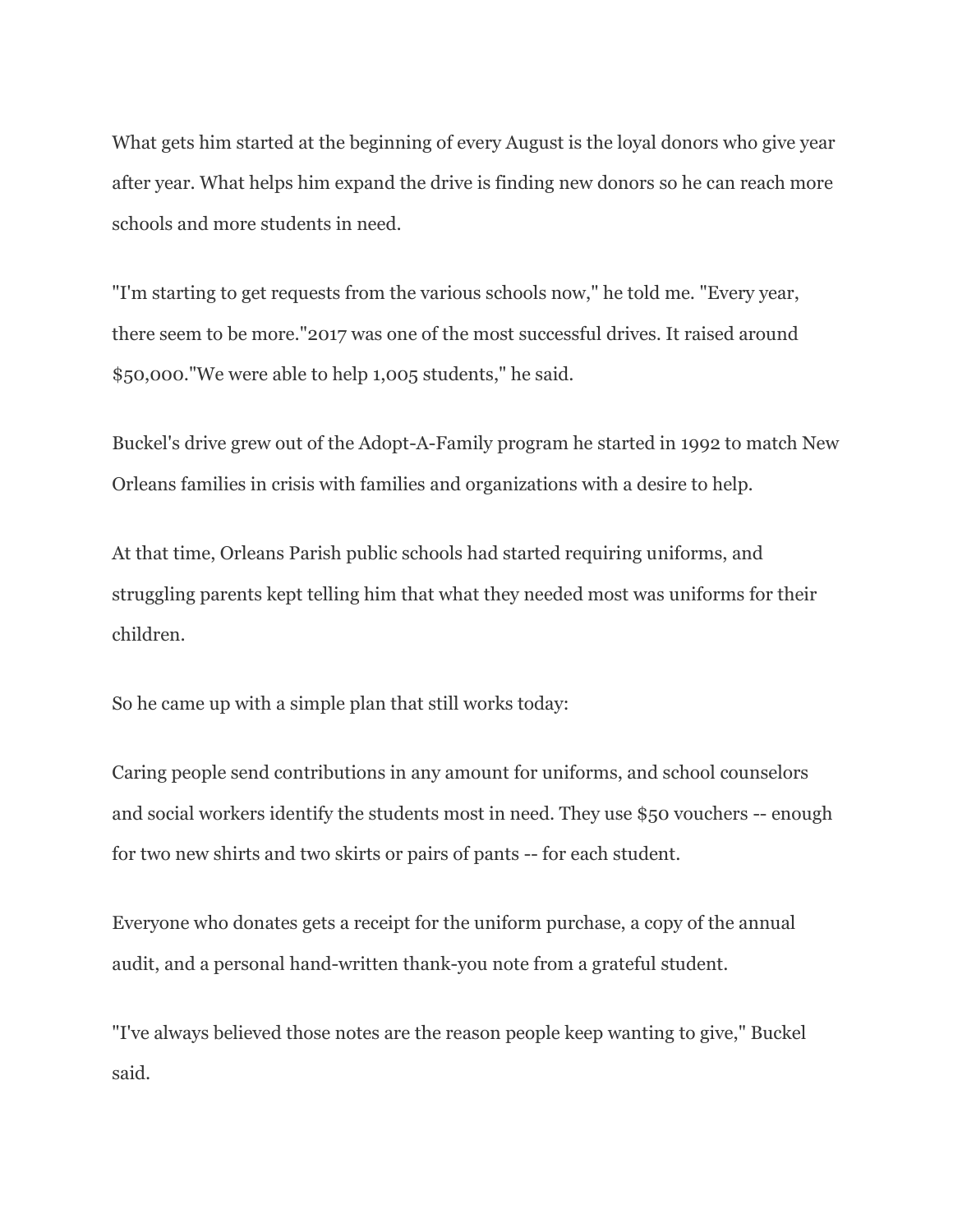The ones from elementary school kids are often illustrated, showing rainbows and flowers and smiling children in new uniforms. Sometimes, the notes from older children or teenagers tug at your heart. They might tell of a fire or an illness or some other family tragedy.

Most, though, are short and sweet, like these:

"Thanks for letting me come to school on the first week because I wouldn't be at school without the uniform."

"Thanks for my uniforms. They fit perfect, so now I can go to class."

"Thank you for helping me with getting school uniforms. My mother did not have money for me this school year."

"You are kind to make sure I have a uniform to wear to school and more than one. That's what I'm talking about!"

"Thanks a bunch for helping me with my uniforms. I was really grateful that you guys had my size and were there when I needed you."

Each note is different, but what they all seem to be saying is, "Thank you for helping me fit in."

Here's another remarkable thing about the Adopt-A-Family Uniform Drive: All the money raised goes directly into uniforms. Adopt-A-Family is the only non-profit group I know of that has no operational expenses in its budget. Buckel and a handful of loyal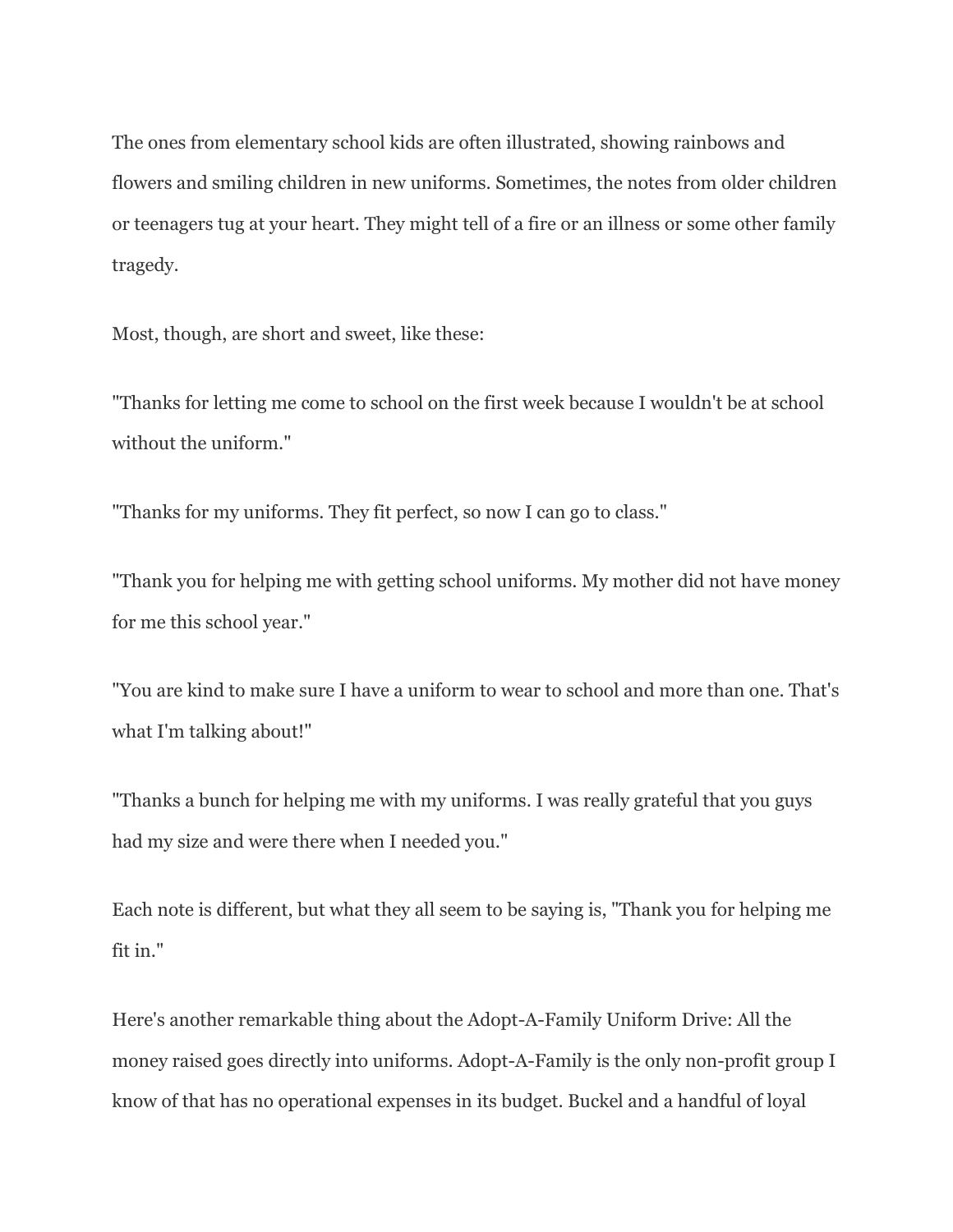volunteers spend their time and resources to make it work. "I'm really proud that all the money people give goes directly to the kids," he said.

Here's another remarkable thing about the program: Buckel has kept it going for a quarter of a century even though he moved from New Orleans to Long Beach, Miss., to buy a health club in 1996.

"I'm from New Orleans, and you don't just give up on your city when you leave," he told me. In 2005, I wrote about the drive a few days before Hurricane Katrina and the subsequent levee break wiped out much of New Orleans and basically did away with the need for school uniforms.

The storm sent Kevin's home in Long Beach out to sea, and he lost more than a decade's worth of Adopt-A-Family records along with all his other possessions. But he kept the program alive. When he called in 2006, he assured me he would be there for the students who had come back home. "I figure families in New Orleans need help more than ever after the hurricane," he said.

Last summer, when I heard from Buckel, I was surprised to learn he was even farther from New Orleans. He and his two dogs, Scout and Maggie, now spend more than half the year in Upstate New York, where he runs a sightseeing cruise boat on the Hudson River.

He also handles marketing for Ship Island Excursions in Mississippi, and lives in Long Beach during the fall and the winter.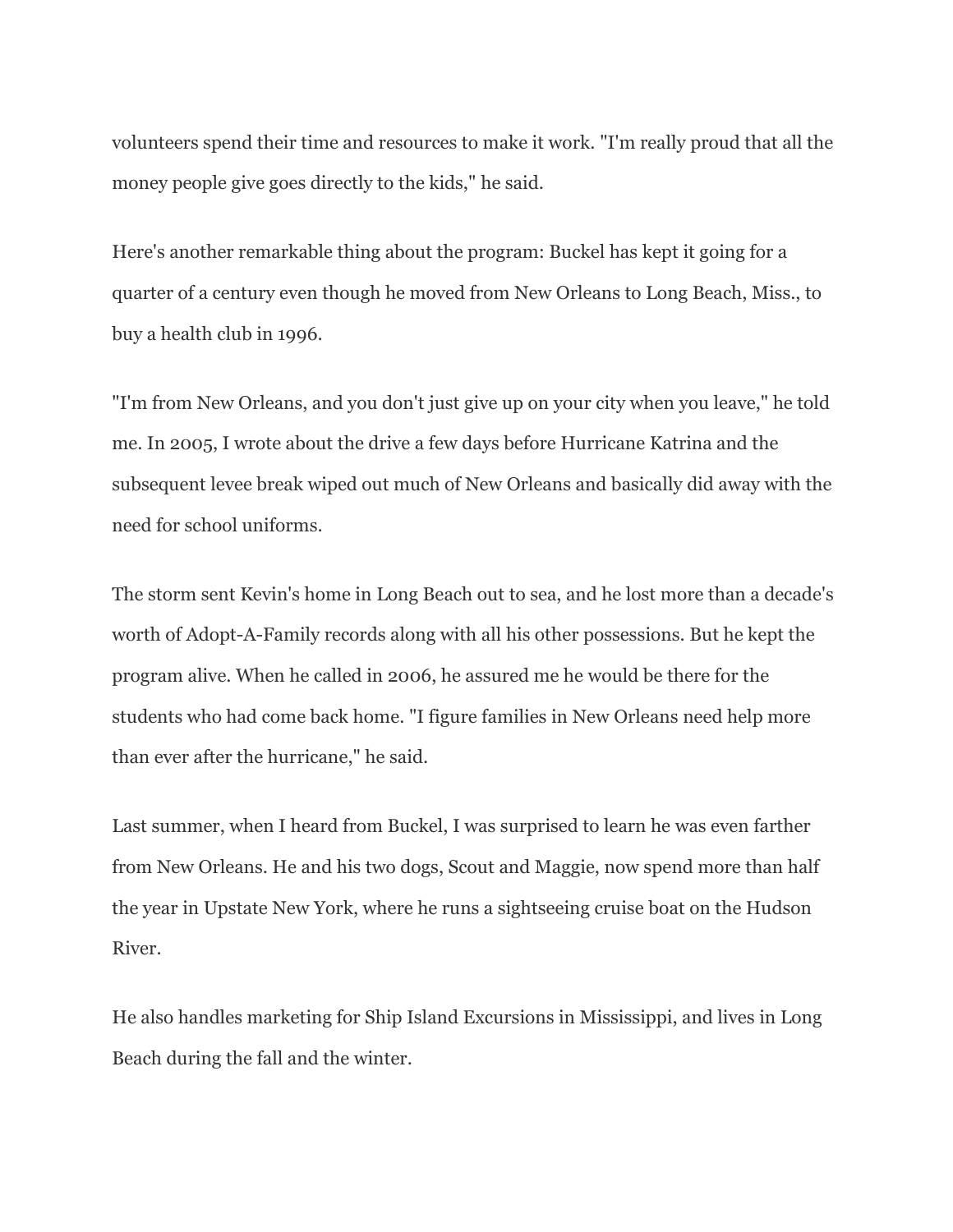"We're up here March through October," he said last week. "But I can still do the drive because of the great help I have at home." The first step is for school counselors and social workers to identify the students without uniforms and to email their requests to Buckel.

Donneisha Wilson, a counselor at Morris Jeff Community School-Lopez Campus, sent her list as soon as school opened and she learned which students were most in need. "Some of them lack the most basic necessities, like uniforms and new shoes," she said. "We don't turn them away, but it's really uncomfortable for them if they don't have uniforms."

What keeps things running smoothly with the drive every year is that Cynthia Cabibi Bird at Cabibi and Cabibi Law Firm in Metairie volunteers her time to do the bookkeeping, and staff members at Pedelahore & Co., a New Orleans accounting firm, take care of the paperwork -- gathering the donations and sending out receipts and thank-you notes to donors. The company also generously provides the postage.

"They make it easy for me to keep it going from up here," Buckel said. "I just have to approve the uniform orders and make sure we get the thank-you notes from the schools."

Linda Domangue at Pedelahore & Co. started volunteering to help Buckel with the clerical work in 2013, and she looks forward to doing it every year.

Now that school has started, donations are coming in every day. "A lot of them come with really nice notes," she said, as she sorted through some on her desk. "This one says,